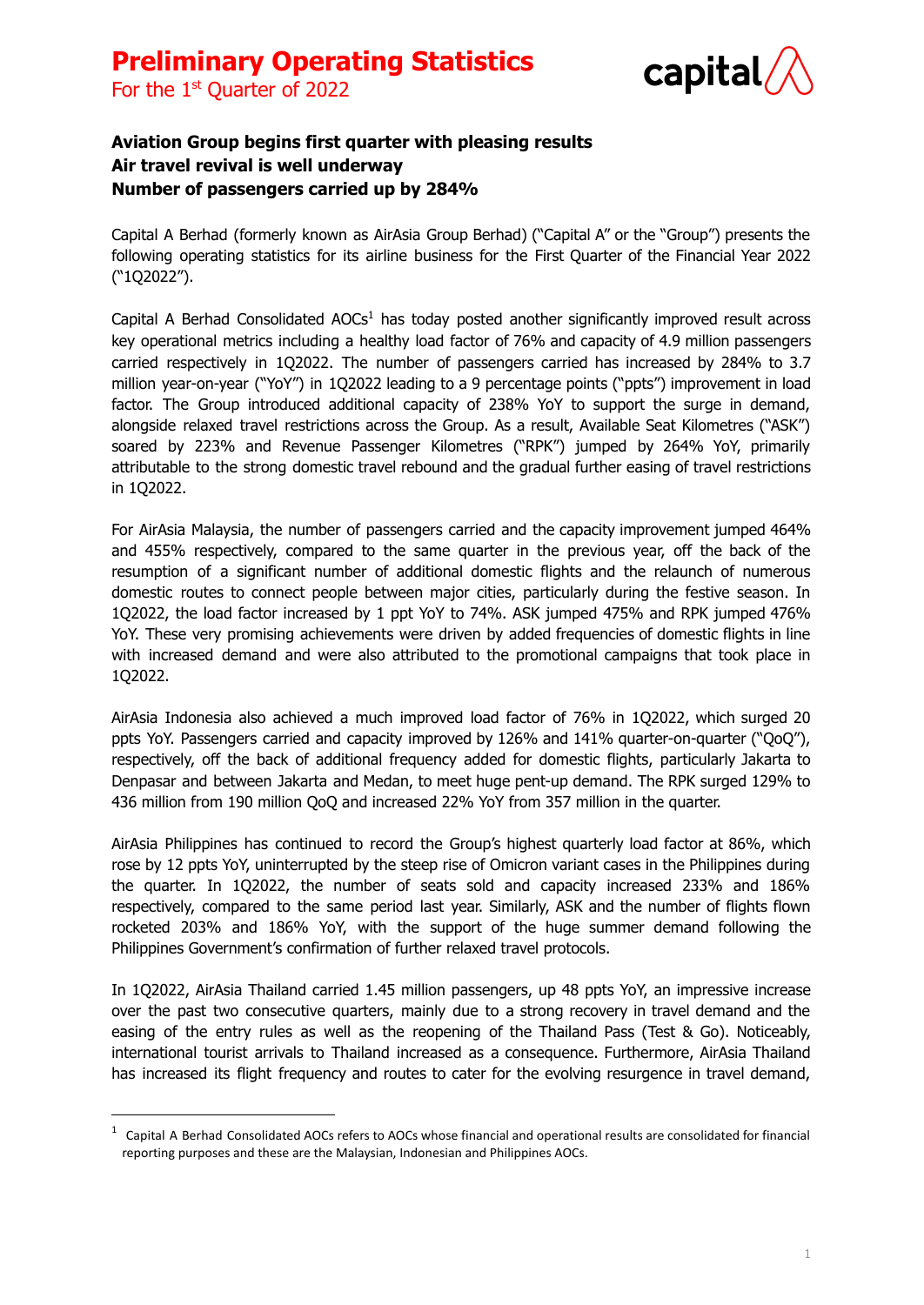

For the  $1<sup>st</sup>$  Quarter of 2022

eventuating in a 32% growth in flights flown to 11,002 flights, in part, from a resumption of international flights. Similarly, the ASK and the seating capacity also improved by 34% on a robust rebound. Moreover, AirAsia Thailand has reallocated its capacity and flights to align with the reviving demand. As a result, the load factor in the reporting quarter was recorded at 73%, rising 7 ppts from the same period last year.

### **AirAsia Group Berhad AOCs (MAA, IAA & PAA) Jan-Mar 2022 Jan-Mar 2021 Change** Passengers Carried<sup>1</sup> 1 3,749,237 976,968 284% Capacity<sup>2</sup> 238% Load Factor (%)<sup>3</sup> and 1 and 2 76 67 and 2 9ppt ASK (mil)<sup>4</sup> 223% RPK  $(mil)^5$  3,231 888 264% Number of stages<sup>®</sup> 1999 and 26,916 26,916 235% Average stage length (km)  $\vert$  868 906 906 -4% Size of fleet at month end<sup>7</sup> 152 159 149 3

#### **Capital A Berhad Consolidated AOCs - Malaysia, Indonesia & Philippines 1st Quarter 2022 Operating Statistics**

Note: (i) The fleet count excludes:

-Two (2) A320 aircraft leased to <sup>a</sup> third party airline

#### **Malaysia 1st Quarter 2022 Operating Statistics**

| <b>AirAsia Malaysia</b>                 | <b>Jan-Mar 2022</b> | <b>Jan-Mar 2021</b> | <b>Change</b> |
|-----------------------------------------|---------------------|---------------------|---------------|
| Passengers Carried <sup>1</sup>         | 2,807,892           | 497,742             | 464%          |
| Capacity <sup>2</sup>                   | 3,792,372           | 683,886             | 455%          |
| Load Factor (%) <sup>3</sup>            | 74                  | 73                  | 1ppt          |
| ASK (mil) <sup>4</sup>                  | 3,284               | 571                 | 475%          |
| RPK (mil) <sup>5</sup>                  | 2,423               | 421                 | 476%          |
| Number of stages <sup>6</sup>           | 20,534              | 3,703               | 455%          |
| Average stage length (km)               | 866                 | 828                 | 5%            |
| Size of fleet at month end <sup>7</sup> | 103                 | 97                  | 6             |

Note: (ii) The fleet count excludes:

-Two (2) A320 aircraft leased to <sup>a</sup> third party airline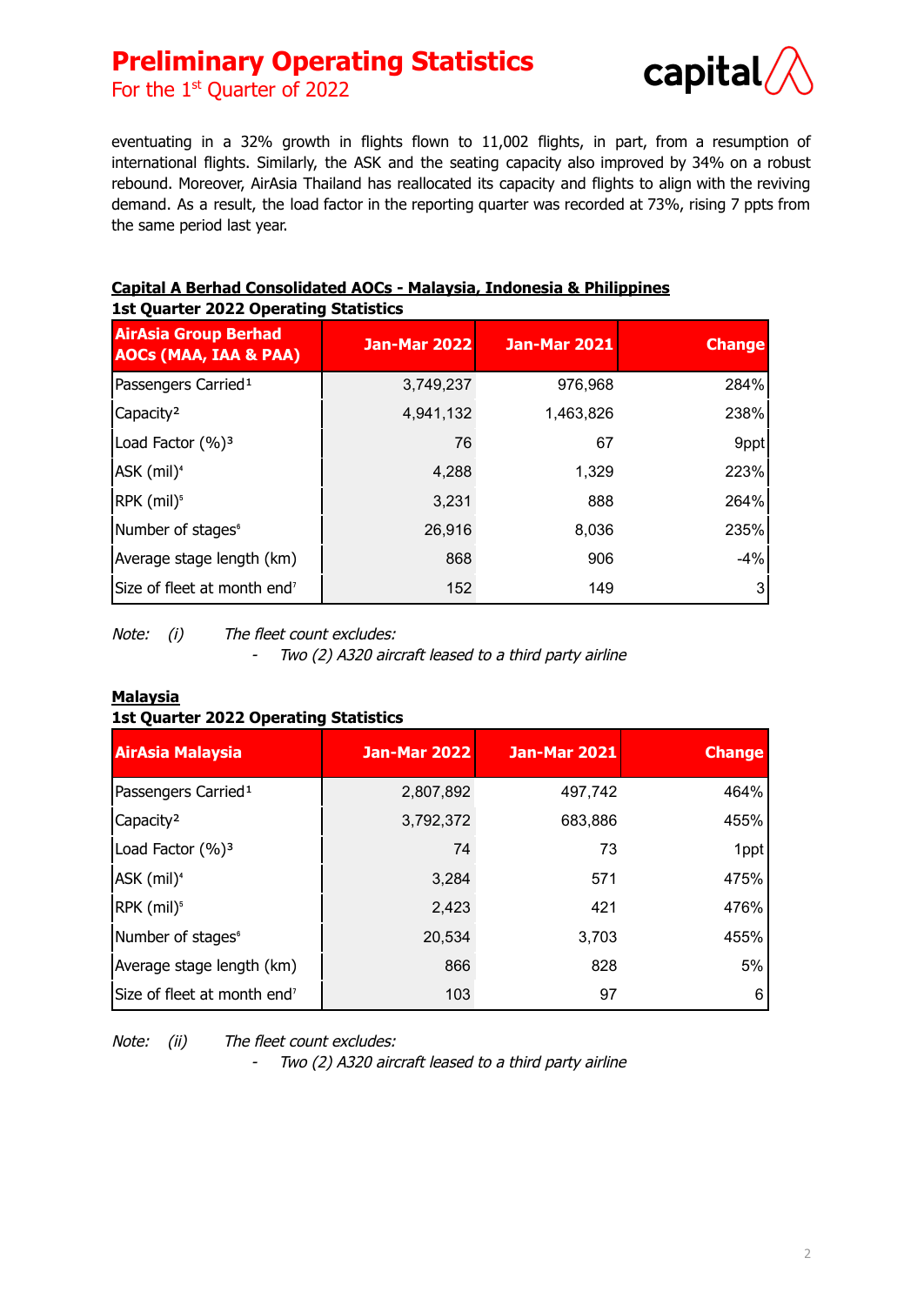For the  $1<sup>st</sup>$  Quarter of 2022



#### **Indonesia**

#### **1st Quarter 2022 Operating Statistics**

| <b>AirAsia Indonesia</b>                | Jan-Mar 2022 | <b>Jan-Mar 2021</b> | <b>Change</b> |
|-----------------------------------------|--------------|---------------------|---------------|
| Passengers Carried <sup>1</sup>         | 380,496      | 310,699             | 22%           |
| Capacity <sup>2</sup>                   | 498,420      | 552,780             | $-10%$        |
| Load Factor (%) <sup>3</sup>            | 76           | 56                  | 20ppt         |
| ASK (mil) <sup>4</sup>                  | 562          | 612                 | $-8%$         |
| RPK (mil) <sup>5</sup>                  | 436          | 357                 | 22%           |
| Number of stages <sup>6</sup>           | 2,769        | 3,071               | $-10%$        |
| Average stage length (km)               | 1128         | 1,107               | 2%            |
| Size of fleet at month end <sup>7</sup> | 25           | 28                  | -3            |

#### **Philippines**

#### **1st Quarter 2022 Operating Statistics**

| <b>AirAsia Philippines</b>              | <b>Jan-Mar 2022</b> | <b>Jan-Mar 2021</b> | <b>Change</b> |
|-----------------------------------------|---------------------|---------------------|---------------|
| Passengers Carried <sup>1</sup>         | 560,849             | 168,527             | 233%          |
| Capacity <sup>2</sup>                   | 650,340             | 227,160             | 186%          |
| Load Factor (%) <sup>3</sup>            | 86                  | 74                  | 12ppt         |
| ASK (mil) <sup>4</sup>                  | 442                 | 146                 | 203%          |
| RPK (mil) <sup>5</sup>                  | 372                 | 110                 | 238%          |
| Number of stages <sup>6</sup>           | 3,613               | 1,262               | 186%          |
| Average stage length (km)               | 679                 | 643                 | 6%            |
| Size of fleet at month end <sup>7</sup> | 24                  | 24                  |               |

#### **Thailand**

#### **1st Quarter 2022 Operating Statistics**

| <b>AirAsia Thailand</b>                 | <b>Jan-Mar 2022</b> | <b>Jan-Mar 2021</b> | <b>Change</b> |
|-----------------------------------------|---------------------|---------------------|---------------|
| Passengers Carried <sup>1</sup>         | 1,451,681           | 977,932             | 48%           |
| Capacity <sup>2</sup>                   | 1,985,014           | 1,484,384           | 34%           |
| Load Factor (%) <sup>3</sup>            | 73                  | 66                  | 7ppt          |
| ASK (mil) <sup>4</sup>                  | 1,387               | 1,035               | 34%           |
| RPK (mil) <sup>5</sup>                  | 1,012               | 699                 | 45%           |
| Number of stages <sup>6</sup>           | 11,002              | 8,314               | 32%           |
| Average stage length (km)               | 699                 | 686                 | 2%            |
| Size of fleet at month end <sup>7</sup> | 60                  | 61                  | -1            |